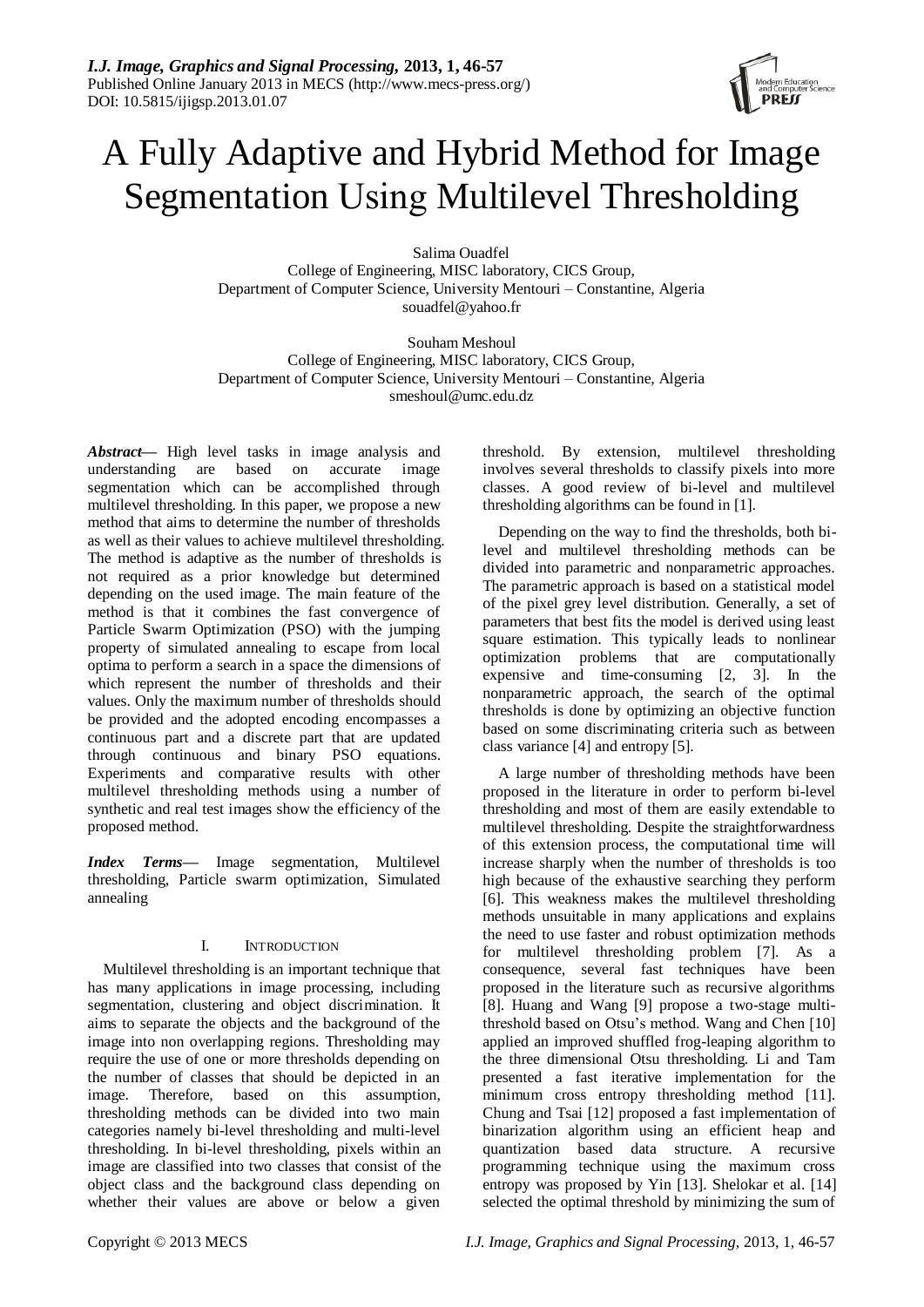the fuzzy entropies. Despite the good results of these methods, they still suffer from the problem of long processing time when the number of threshold increases, due to their iterative process.

This limitation has motivated the researchers to find new optimization methods that require moderate memory and computational resources, and yet produce good results. Therefore, metaheuristics have been used as computationally efficient alternatives to traditional multilevel thresholding methods to solve the multilevel thresholding problem. A metaheuristic is a high-level general purpose search strategy which helps exploring large search spaces in order to find good quality feasible solutions. Metaheuristics have been most generally applied to NP-Complete problems and to other combinatorial optimization problems for which a polynomial-time solution exists but is not practical. Since their apparition, metaheuristics have proven their efficiency in solving complex and intricate optimization problems arising in various fields. The most popular and used ones are the Genetic algorithm (GA) [15], Particle Swarm Optimization (PSO) [16], Differential Evolution (DE) algorithm [17], Simulated Annealing (SA) [18], Artificial Bee Colonies (ABC) Algorithm [19], Bacterial Foraging (BF) algorithm [20] … etc. Due to their capacity to escape from local optima and their ability to find good quality solutions within a reasonable time, several researchers have applied metaheuristics in multilevel thresholding context. Examples of such attempts include the use of GA algorithm [7, 21, 22, 23], DE algorithm [24, 25, 26], PSO algorithm [27, 28, 29, 30], ABC algorithm [31, 32], BFA algorithm [33]. A good review of metaheuristic algorithms for multilevel thresholding can be found in [34].

Despite the relative efficiency of most of methods in the literature to find the optimal thresholds, they all require the number of thresholds to be specified in advance. However, in many practical cases, it is difficult, even impossible to determine the exact number of thresholds without a prior knowledge. Few algorithms have been designed to automatically determine the suitable number of thresholds. Fuzzy entropy is used in [35] to select automatically the optimal number of thresholds and their location in the image histogram. Yen et al. [36] proposed a new criterion for multilevel thresholding, called Automatic Thresholding Criterion (ATC). This criterion includes a bi-level method that correlates the discrepancy between the original and thresholded image and the number of bits used to represent the segmented image [1, 36]. In this strategy, the histogram image is divided into two more sequentially up to the minimum of the cost function ATC is reached [36]. In each step the distribution with the largest variance is further dichotomized in two more distributions by applying the same bi-level thresholding. A new dichotomization process of the ATC method was proposed in [37].

Although the dichotomization techniques are fast algorithms, they are sub-optimal techniques and so they do not allow providing the optimal threshold values [7]. The GA presented in [7] determines the threshold number as well as the optimal threshold values. In their method, the wavelet transformation is used to reduce the length of the histogram and the GA algorithm optimizes the ATC criterion. Recently, Djerou et al. proposed in [38] an automatic multilevel thresholding approach, based on Binary PSO algorithm, which uses the Otsu's criterion and the Kapur's entropy as objective function. In [39] author adapts the intelligent water drops (IWDs) algorithm to optimize a modified Otsu's criterion for automatic multilevel thresholding.

PSO is a population-based metaheuristic introduced by Kennedy and Eberhart in 1995 [16] as an alternative to the standard Genetic Algorithm (GA). PSO was inspired by social behavior of bird flocking or fish schooling. Each particle within a swarm searches the solution space for the best solution by changing its position with time according to its own experience, and to the experience of neighboring particles. The main advantages of PSO are its flexibility, its robustness and its inherent parallelism. It has been applied in many kinds of engineering problem widely and has proved its large capability to competing with other classical optimization algorithms [40, 41, 42, 43, 44]. However, observations reveal that the PSO suffers from a premature convergence: it converges rapidly in the early stages of the searching process, but can be trapped in a local optimum in the later stages. To overcome this drawback of diversity loss, different hybrid PSOs with others metaheuristics like SA, GA, DE have been proposed. A good and recent review of hybrid PSO can be found in [45, 46].

In this paper, we propose a new automatic multilevel thresholding technique based on PSO. The new method is able to determine both the appropriate number of thresholds and the appropriate threshold values by optimizing ATC [36]. We adopt AMT-PSOSA (Automatic Multilevel Thresholding with PSO and SA) as an acronym to the algorithm we propose in this paper. AMT-PSOSA uses a new hybrid representation to allow particles to contain different thresholds numbers within a given range defined by minimum and maximum threshold number. Particles are initialized randomly to process different cluster numbers in a specified range and the goal of each particle is to search the optimum number of thresholds and the optimum threshold values. In order to allow PSO jump out of a local optimum, SA is applied to some particles of the swarm if no improvement occurs in their best local fitness during a number of iterations. Thus, at the start of SA most worsening solutions may be accepted, but at the end only improving ones are likely to be accepted. This procedure will help PSO to jump out of a local minimum.

The rest of this paper is organized as follows: Section 2 introduces, briefly, PSO and SA algorithms. Section 3 is devoted to detailed descriptions of AMT-PSOSA. The experimental results are evaluated and discussed in section 4. Finally, conclusions are given in section 5.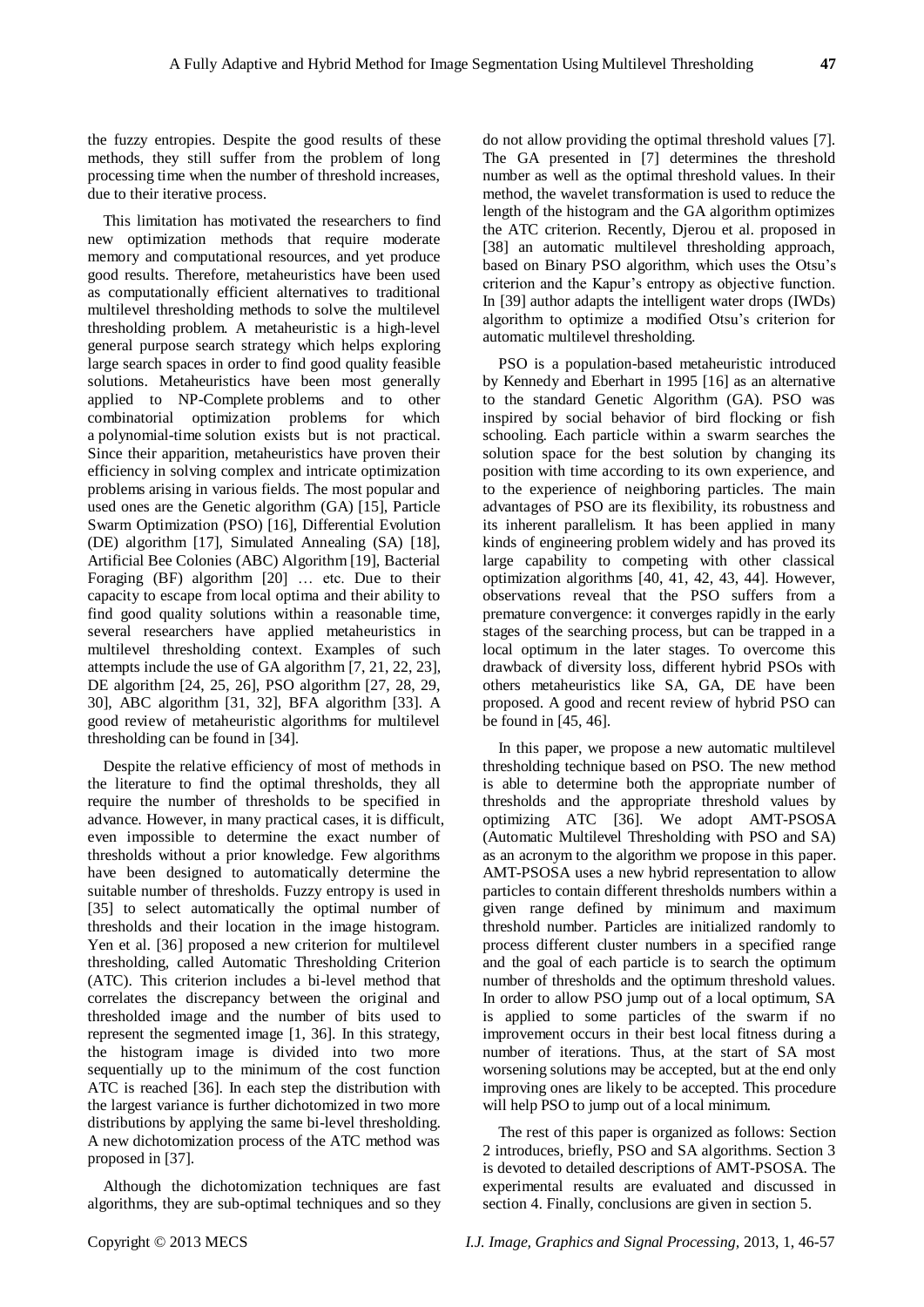#### II. BACKROUND

#### *A. Particle swarm optimization*

Particle swarm optimization (PSO) is a populationbased evolutionary computation method first proposed by Kennedy and Eberhart [16]. It is inspired from the natural behavior of the individuals in a bird flock or fish school, when they search for some target (e.g., food). The PSO algorithm is initialized with a swarm of particles (called potential solutions) randomly distributed over the search area. Particles fly through the problem space by following the current optimum particle and aim to converge to the global optimum of a function attached to the problem.

Each particle *i* in the swarm is represented by two elements: its current position  $(p_i)$ , and its velocity  $(v_i)$ . Its movement through the search space is influenced by its personal best position *pbest<sup>i</sup>* it has achieved so far and the local best value *lbest*, obtained so far by any particle in the neighbors of the particle. When a particle takes all the population as its topological neighbors, the *lbest* value is a global best and is called *gbest*. If the problem space is D-dimensional and the swarm size is *Np*, at each iteration *t*, the particle's new position and its velocity are updated as follows:

$$
v_{ij}^t = w v_{ij}^{t-1} + c_1 \times r_1 (p_{best} - p_{ij}^{t-1}) +
$$
  

$$
c_2 \times r_2 (p_{gbest} - p_{ij}^{t-1})
$$
 (1)

$$
p_{ij}^t = p_{ij}^{t-1} + v_{ij}^t
$$
 (2)

where  $i = 1, 2, ..., Np$ ;  $j = 1, 2, ..., D$ 

The parameter w is an inertia weight [47] used in order to control the values of the velocity. The inertia weight w is equivalent to a temperature schedule in the simulated annealing algorithm and controls the influence of the previous velocity: a large value of w favors exploration, while a small value of w favors exploitation. As originally introduced in [47], w decreases linearly during the run from wmax to wmin. c1 and c2 are two constants which control the influence of the social and cognitive components such that  $c_1 + c_2 = 4$ .  $r_1$  and  $r_2$  are two random values in the range [0,1].

The main steps of PSO algorithm are presented in algorithm 1.

The particle swarm optimization approach presented above works on continuous space. However, for some optimization problems, a discrete binary representation is better for the particles than a real representation. To deal with this kind of optimization problems, Kennedy and Eberhart proposed in [48] the Binary PSO (BPSO).

Algorithm 1 Initialize all parameters Initialize particle's positions and velocities Set *pbest* for each particle

| Compute <i>gbest</i>                            |
|-------------------------------------------------|
| repeat                                          |
| for each particle do                            |
| Calculate fitness value                         |
| Update <i>pbest</i> if improvement              |
| end                                             |
| Update <i>gbest</i>                             |
| for each particle do                            |
| Calculate particle velocity according to (1)    |
| Update particle position according to $(2)$     |
| end                                             |
| <b>until</b> maximum iterations is not attained |

BPSO preserves the fundamental concept of the Real PSO algorithm and differ from it essentially in two characteristics: first, candidate solutions consists of binary strings each representing a particle's position vector. Second, the velocity represents the probability of bit  $p_i$  taking the value 1.

The position update equation is defined by:

$$
p_{ij}^{t} = \begin{cases} 0 & \text{if } r \ge f(v_{ij}^{t-1}) \\ 1 & \text{if } r < f(v_{ij}^{t-1}) \end{cases}
$$
 (3)

with

$$
f(v_j^{t-1}) = \frac{1}{1 + \exp(-v_{ij}^{t-1})}
$$
(4)

where  $r$  is a random value with range  $[0, 1]$ . To avoid saturation of the sigmoid function in (4), the velocity can be limited in the range  $[-V_{max}, V_{max}]$ .

Despite the fast convergence of PSO, it has been observed that the PSO algorithm can be trapped in a local minimum. This premature convergence occurs because particles fly to local, or near local, optimums, therefore, the balance between the exploration process (searching of the search space) and exploitation process (convergence towards the optimum) is disturbed. In order to overcome this problem, the PSO technique can be combined with some other evolutionary optimization technique to yield an even better performance [43]. In this paper, PSO algorithm is hybridized with the SA algorithm. The hybrid algorithm takes both of fast searching ability in PSO and the advantages of probability jumping property of SA. Other applications of hybrid PSO and SA algorithm can be found [49, 50, 51, 52, 53].

# *B. Simulated Annealing (SA) algorithm*

The original concept of SA was proposed by American physicist Metropolis et al. [54]. It is inspired from the annealing process in metallurgy, which is a method using heat and controlled cooling of a material to increase the size of its crystals. The heat destabilizes the atoms from their first positions and wanders randomly through states of higher energy. It has observed that when the cooling is slow, it gives the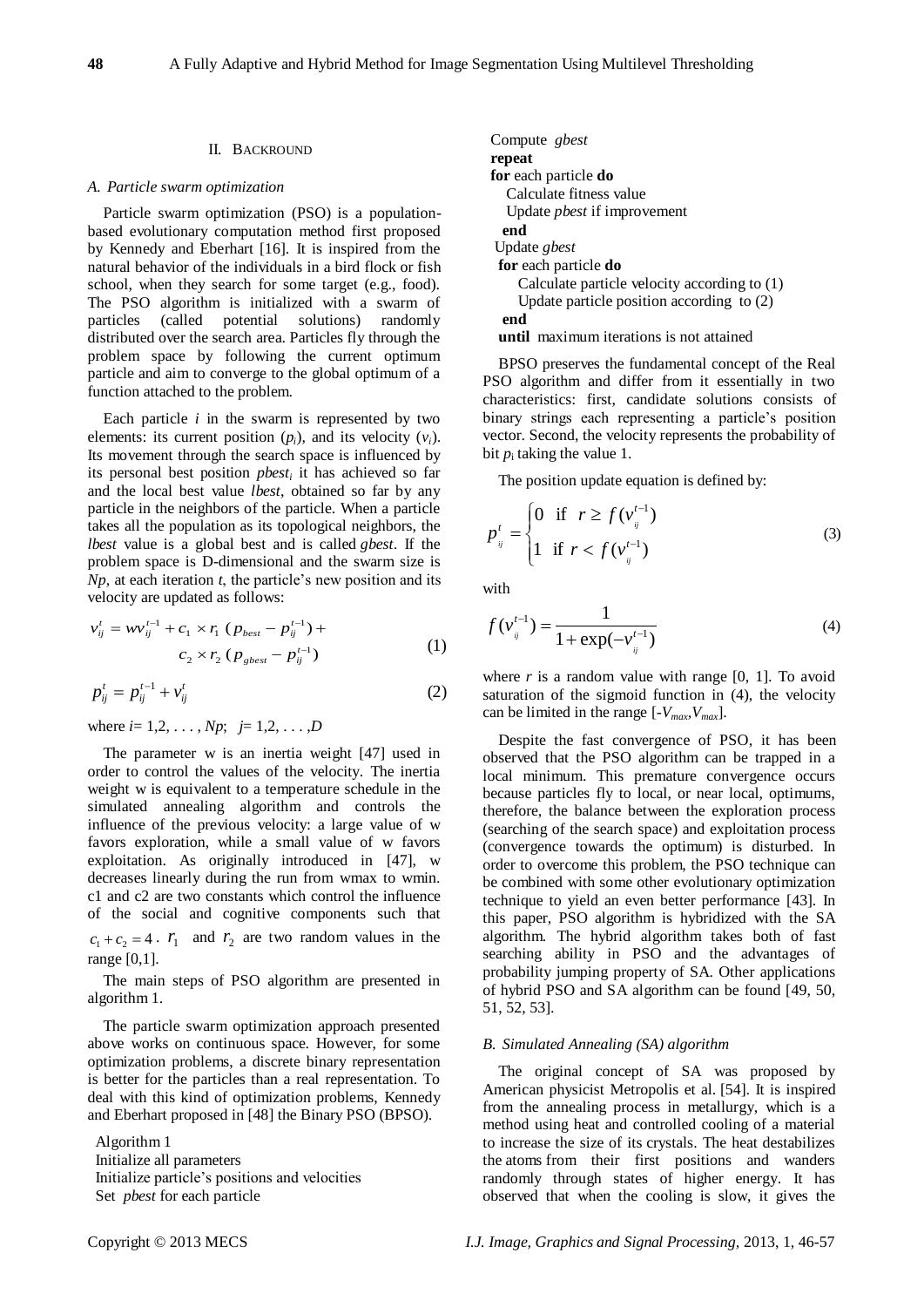atoms more chances of finding configurations with lower internal energy than the initial one.

Kirkpatrick et al. gives in [18] a mathematical model of the annealing process and uses this model for finding solutions for combinatorial optimized problems, and was the first literature to successfully utilize SA. The principle of SA is to accept solutions of worse quality than the current solution in order to escape from local optima. The probability of accepting such worst solutions is decreased during the search.

A standard SA procedure begins by generating random initial solution called current solution cs. At the initial stages, SA attempts to replace the current solution *cs* by random solution *cs'* that is generated by making a small random change in the current solution *cs*. The objective function *f*(*cs'*) of the new solution is calculated and the metropolis acceptance rule is then used to determine if the generated solution should be accepted or not as the new current solution. A move to the new solution cs' is made if it improves the current solution *cs* that is  $f(cs')$  is better than  $f(cs)$  otherwise it may be accepted with a probability that depends both on the difference between the corresponding function values *f(cs)* and *f(cs'*) and also on a global parameter *T* (called temperature) that is gradually decreased during the cooling process. In rejection case, a new solution is generated and evaluated. Typically this step is repeated until the system reaches a solution that is good enough for the problem, or until a given number of iterations is reached. The probabilistic metropolis acceptance mechanism is defined by the following

$$
P = e^{\left(-\Delta E/T\right)}
$$
 (5)

where

*P* : Probability for acceptance.

 $\Delta E$ : The fitness difference between both the fitness of the new generated solution cs' and the fitness of the current solution *cs*.

*T*: Temperature value.

The temperature  $T$  is decreases during the search process; at the beginning of the search process, the solutions with the worst fitness value are accepted with a high probability and this probability is gradually decreased at the end of the search process.

The pseudo-code of SA algorithm is given in algorithm 2.

Algorithm 2 Let *cs* th*e* current solution Evaluate *cs* and store its fitness value *f* (*cs*) Initialize *best\_solution* with the current solution *cs* Initialize  $T_0$  (initial temperature) and  $T_f$  (final temperature) Initialize  $T$  to  $T_0$ while  $T>T_f$  do

**for** a fixed number of iterations **do** Generate new solution *cs'* in the neighborhood of the current solution *cs* Evaluate the fitness value of the new solution *cs'*  $\Delta E = f(c s') - f(c s)$ **if**  $\Delta E$  <0 **then**  $cs = cs$ **else** if rand  $(0,1) < e^{(-\Delta E/T)}$  **then**  $cs = cs$ <sup></sup>

**end**

Update *best\_ solution* with the new generated solution *cs'*

end  

$$
T = \alpha * T
$$
  
End

The SA algorithm has a strong ability to find the local optimistic result. With its jump probability, it can avoid the problem of local optimum, but its ability of finding the global optimistic result is weak. In order to improve the results of SA algorithm, it can be used with other techniques like PSO to improve the results.

### III. AMT-PSOSA: THE PROPOSED AUTOMATIC MULTILEVEL THRESHOLDING METHOD

In this section, we describe a new automatic image segmentation algorithm using multilevel thresholding based on a hybridization of PSO with SA.

Given a gray level image *I* to be segmented into meaningful regions. Let there be *L* gray level values lying in the range {0,1, 2,…..,(*L*-1)}. For each gray level  $i$ , we associate  $h(i)$  which represents the number of pixels having the *i*<sup>th</sup> gray level as a value. Therefore, the probability  $p_i$  of the  $i^{\text{th}}$  gray level is defined as  $p_i = h(i)/N$ where  $N = \sum_{n=1}^{L-1}$  $\overline{a}$  $=\sum_{l=1}^{L-1}$  $\mathbf{0}$  $\sum^{L-1} h(i)$ *i*  $N = \sum h(i)$  denotes total number of pixels in

the image 
$$
I
$$
.

Suppose image *I* is composed of *M+1* regions. Hence, *M* thresholds,  $\{t_1, t_2, \ldots, t_M\}$  are required to achieve the subdivision of the image into regions:  $C_0$  for  $[t_0, \ldots, t_1 - 1]$ ,  $C_1$  for  $[t_1, \ldots, t_2 - 1]$ , ...,  $C_M$  for  $[t_M, ..., L-1]$ , such that  $t_1 \le t_2 \le ... t_{M-1} \le t_M$ . The thresholding problem consists in choosing the set of optimal thresholds  $(t_1^*, t_2^*, \dots, t_M^*)$ 2 \*  $t_1^*, t_2^*, \dots, t_M^*$ ) that maximizes an objective function *f* that is:

$$
(\dot{t}_1^*, \dot{t}_2^*, \dots, \dot{t}_M^*) = \text{argmax} (f(t))
$$
 (6)

where *t* is a potential solution in the feasible region.

The aim of AMT-PSOSA algorithm is to search both the numbers of thresholds as well as the optimal threshold values using the global search capability of PSO and its fast convergence combined with the efficiency of SA to escape from local minimum.

The framework of the AMT-PSOSA algorithm is given in algorithm 3 below.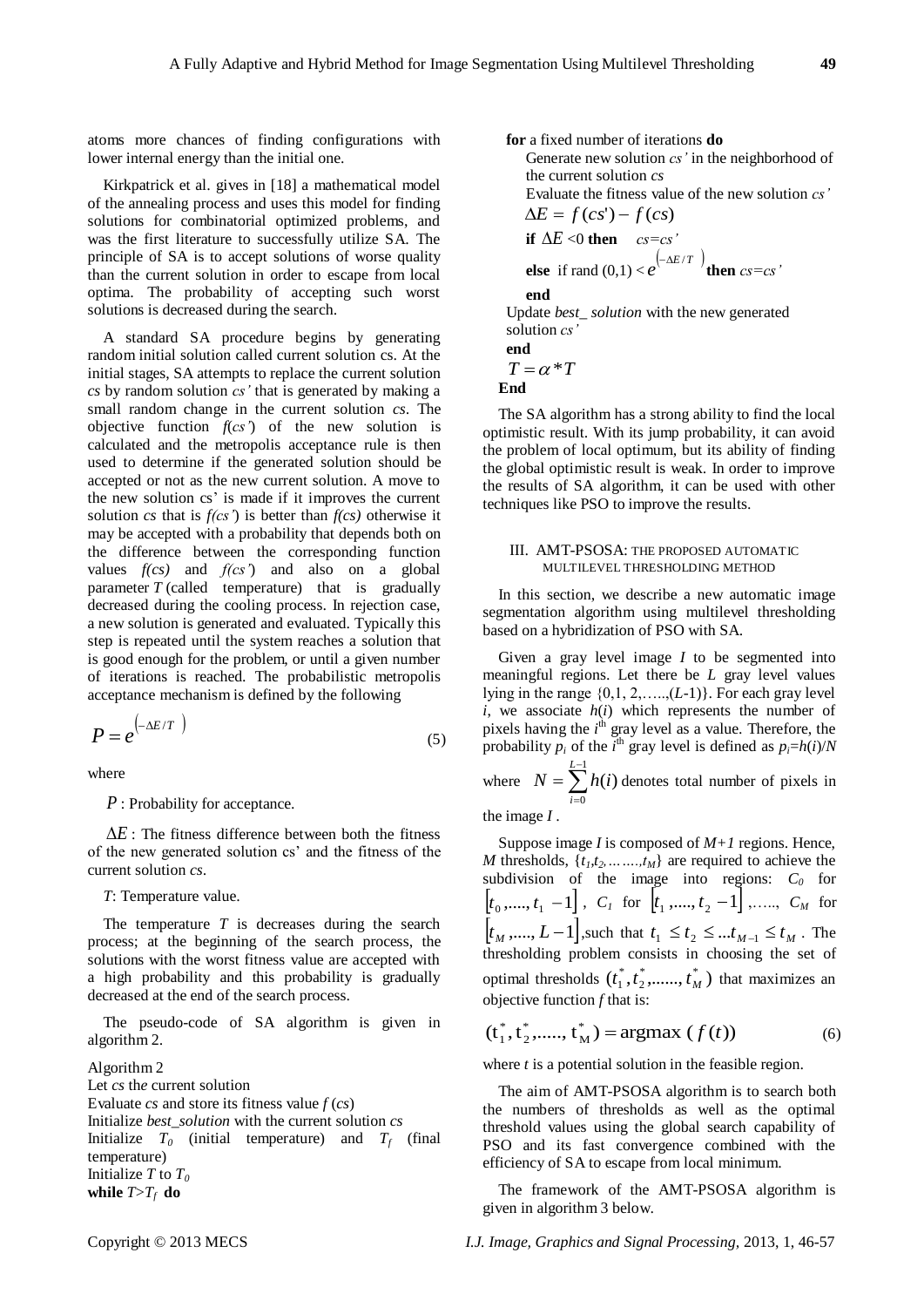Algorithm 3 Initialize all parameters (listed in Table 1) **for** each particle *X<sup>i</sup>* **do** Initialize particle's position Initialize particle's velocities stochastically Initialize *pbest* **end** Initialize *gbest* position and *Mbest* iter  $\leftarrow$  0 **while** (iter < iter<sub>max</sub>) **do for** each particle *X<sup>i</sup>* **do** Update particle velocity Enforce velocity bounds Update particle ‗s position Enforce position bounds Evaluate particle's fitness Record new *pbest* value of the particle **end** Record new *gbest* and *Mbest* Select particles that are evolved by SA **for** each selected particle *X<sup>i</sup>* **do**  $T \leftarrow T_0$ *current solution*  $\leftarrow$  *pbest<sub>i</sub> current\_fitness ← f itness(current\_solution)* **while** ( $T>T_f$ ) **do** iterSA  $\leftarrow$  0, // iteration of SA algorithm **while** (iterSA< iterSA*max*) **do** Generate *neigh\_solution* Evaluate *neigh\_solution*‗s fitness **if** accept (*neigh\_solution*) **then**  *current\_solution ← neigh\_solution*  **end** iterSA←iterSA+1 Update *pbest<sup>i</sup>* if improvement **end**  $T = \alpha * T$  **end end** Update *gbest* position and *Mbest* iter ← iter + 1 **end**

Segment the image using the optimal number of thresholds *Mbest* and the optimal thresholds values given by *gbest*.

# *A. Particle representation*

Since in this paper, we have to optimize the threshold values and the number of thresholds, we have chosen to represent the particle with both real values and binary values. The real values are used to select the optimal threshold values which are updated by Real PSO algorithm. Binary values are used to select the optimal number of thresholds using the Binary PSO. The Real PSO and Binary PSO evolve in parallel contribute in the evaluation of the fitness function.

In this representation, a binary mask is associated with each threshold value. The value of this mask determines whether the threshold value is used in the thresholding process or not. The initial population

 $Pop = \{X_1, X_2, X_3, \dots X_{N_p}\}$  is made up of *Np* possible particles (solutions). For a user-defined maximum thresholds number  $T_{max}$ , a single particle  $X_i$  is a vector of *Tmax* binary masks and *Tmax* real numbers that represent the *Tmax* thresholds values.

For a particle *X<sup>i</sup>* , each probably threshold value  $t_{ij}$  ( $j = 1...T_{max}$ ) is associated with a mask  $\gamma_{ij}$ . The threshold value  $t_{ij}$  is taken into account if its corresponding mask is set to 1 that is:  $\gamma_{ij} = 1$  and discarded otherwise that is  $\gamma_{ij} = 0$ . Therefore, for each particle, the total number of masks set to 1 gives the number of thresholds  $M_i$  encoded in it, that is:

$$
M_{i} = \sum_{j=1}^{T_{\text{max}}} \gamma_{ij}
$$

For a *Tmax* thresholds problem, the position of a particle is formulated as:

$$
X_{i} = (\gamma_{i1}, \gamma_{i2}, \dots, \gamma_{i_{T_{\text{max}}}}, t_{i1}, t_{i2}, \dots, t_{i_{T_{\text{max}}}})^{T},
$$
  
\n
$$
\gamma_{ij} \in \{0, 1\}, \text{ and } 0 \le t_{i1} \le t_{i2} \dots \le t_{i_{T_{\text{max}}}} \le L - 1 \qquad (7)
$$
  
\nsubject to  $1 \le i \le Np$ ,  $1 \le j \le T_{\text{max}}$ 

If after initialization, it is found that no mask could be set to "1" in a particle (all threshold values are invalid), one random mask is selected and set to 1. Thus a valid particle should include at least one mask set to 1 in its position vector.

Two examples of the particle structure in the proposed approach are shown on Figure 1.

| masks field                        | thresholdsvalues |  |                  |                        |  |  |  |  |  |
|------------------------------------|------------------|--|------------------|------------------------|--|--|--|--|--|
| [0,1,0,1,0, 12, 45, 160, 225, 225] |                  |  |                  |                        |  |  |  |  |  |
| mask field                         |                  |  | thresholdsvalues |                        |  |  |  |  |  |
| [1.0.1.0.1]                        |                  |  |                  | 10, 50, 100, 210, 240] |  |  |  |  |  |

Figure 1. Two examples of the particle structure in the AMT-PSOSA algorithm.

In the first example, particle  $X_i$  represents 3 classes (2) thresholds), and the associated thresholds values are 45 and 225. Thresholds values 12, 160 and 250 are invalid and not used to thresholding the image.

In the second example, particle  $X_i$  represents 4 classes (3 thresholds), and the associated thresholds values are 10, 100 and 240. Thresholds values 50 and 210 are invalid and not used to thresholding the image.

The position of each particle is changed using the following rule: the threshold values are update using continuous PSO equations whereas the mask field is changed using equations of Binary PSO. In addition the velocity of each particle must lie within the interval [0,1].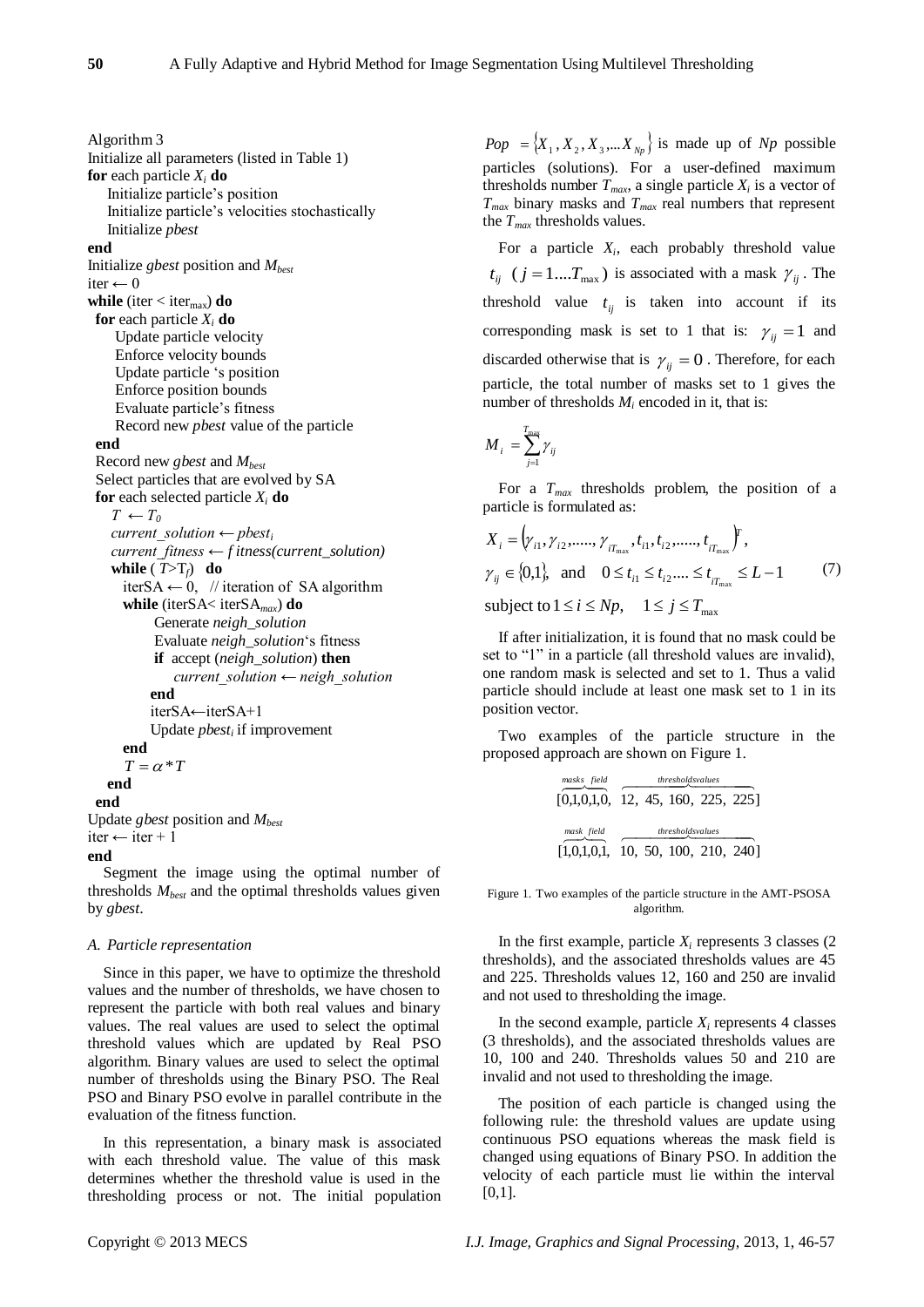#### *B. Population initialization*

To generate the initial population of particles, we use in this paper the random generation strategy until all particles in a population are created. Each individual particle  $X_i$  of the population is initialized by randomly chosen threshold values within the range [ $g_{min}$ ,  $g_{max}$ ], where *gmin* and *gmax* are the minimum and the maximum gray levels in the image, respectively.

$$
t_{ij} = g_{\min} + rand()^{*}(g_{\max} - g_{\min})
$$
  
(*i* = 1,....*Np* and *j* = 1,....*T*<sub>max</sub>) (8)

In addition,  $M_i$   $(1 \leq M_i \leq T_{max})$  masks are randomly chosen and their values are set to "1".

### *C. Fitness evaluation*

The fitness of a particle indicates the degree of goodness of the solution it represents. In this work the fitness of a particle is computed using the cost function ACT [36].

Let  $M, \omega_i, \mu_i$ , and  $\mu$  be the number of thresholds encoded in a particle, the probability of the class *C<sup>i</sup>* , the mean grey level of the class  $C_i$  and the total mean grey level of the image, respectively:

$$
\omega_i = \sum_{j=t_{i-1}}^{t_i-1} p_j, \quad \mu_i = \sum_{j=t_{i-1}}^{t_1-1} i p_j / \omega_i, \qquad \mu = \sum_{j=0}^{L-1} j p_j
$$

where  $p_j$  is the normalized probability at level  $j$ 

Let  $\sigma_w^2$ ,  $\sigma_B^2$  and  $\sigma_T^2$  be the within-class variance, the between-class variance and the total class variance, respectively. They are given by the following expressions:

$$
\sigma_w^2(M) = \sum_{i=0}^M \sum_{j=t_{i-1}}^{t_i-1} (j - \mu_i)^2 p_j,
$$
  

$$
\sigma_B^2 = \sum_{i=0}^M \omega_i (\mu_i - \mu)^2
$$
  

$$
\sigma_T^2 = \sum_{j=0}^{L-1} (j - \mu)^2 p_j
$$

The ACT function proposed by Yen et al. is defined as follows:

$$
F(M) = \rho^* (Disk(M))^{1/2} + (log_2(M))^2 \tag{9}
$$

The *Disk*(*M*) represents the within-class variance and is defined as:

$$
Disk(M) = \sigma_T^2 - \sigma_W^2(M)
$$

The first term of *F(M)* measures the cost incurred by the discrepancy between the thresholded image and the original image. The second term measures the cost resulted from the number of bits used to represent the thresholded image. In this equation,  $\rho$  is a positive weighting constant and it is set to 0.8 in this study as recommended in [36]. The number of thresholds is determined by counting the number of "1" in the mask field of the particle position and the corresponding threshold values are determined accordingly.

The fitness  $fitness(M)$  of a particle which encoded *M* thresholds is defined as:

$$
fitness (M) = \frac{1}{F(M)}
$$
\n(10)

When the algorithm converges, the found number of thresholds *M\** and the corresponding found thresholds values are determined by the particle that has the maximum value of fitness function throughout the entire run.

#### *D. SA-based local search*

As a metaheuristic based method, PSO has a strong ability in finding the most optimistic result. Meanwhile, it can be trapped in a local optimum. SA has a strong ability in finding a local optimistic result, but its ability in finding the global optimistic result is weak [52]. Combining PSO and SA leads to the combined effect of two algorithms: the fast convergence of the PSO and its efficient global search and the efficient local search of SA and its ability to avoid local minima, which gives better results.

There are many ways to combine PSO with SA, but the best one is which take advantage of probability jumping property of SA without increasing the computational cost or altering the fast convergence ability of PSO. In this paper, we apply the jump property of SA to the process of updating the local best positions of selected particles in the swarm. Indeed, it would be helpful for the best particles to jump out the local minima, and as a result, the whole swarm would move to better positions. SA algorithm is applied for a particle if it is selected with an adaptive probability *P<sup>e</sup>* as in [22]. Let *gbest* the global best fitness of the current iteration; *pbest* be the average fitness value of the population and *pbest<sup>i</sup>* be the fitness value of the solution (particle) to be evolved. The expression of probability, *Pe* is given below:

$$
P_e = \begin{cases} k_2 \times \frac{(gbest - Pbest_i)}{(gbest - Pbest)} & \text{if } Pbest_i > Pbest \\ k_4 & \text{if } Pbest_i \le Pbest \end{cases}
$$
(11)

Here, values of  $k_2$  and  $k_4$  are kept equal to 0.5 [22]. This adaptive probability helps PSO to avoid getting stuck at local optimum.

The value of  $P_e$  increases when the fitness of the particle is quite poor. In contrast when the fitness of the particle is a good solution, *P<sup>e</sup>* will be low.

SA starts with a local best solution *pbest* of a selected particle *X<sup>i</sup>* and generates a random neighbor solution using a heuristic strategy. A valid threshold  $t_{ij}$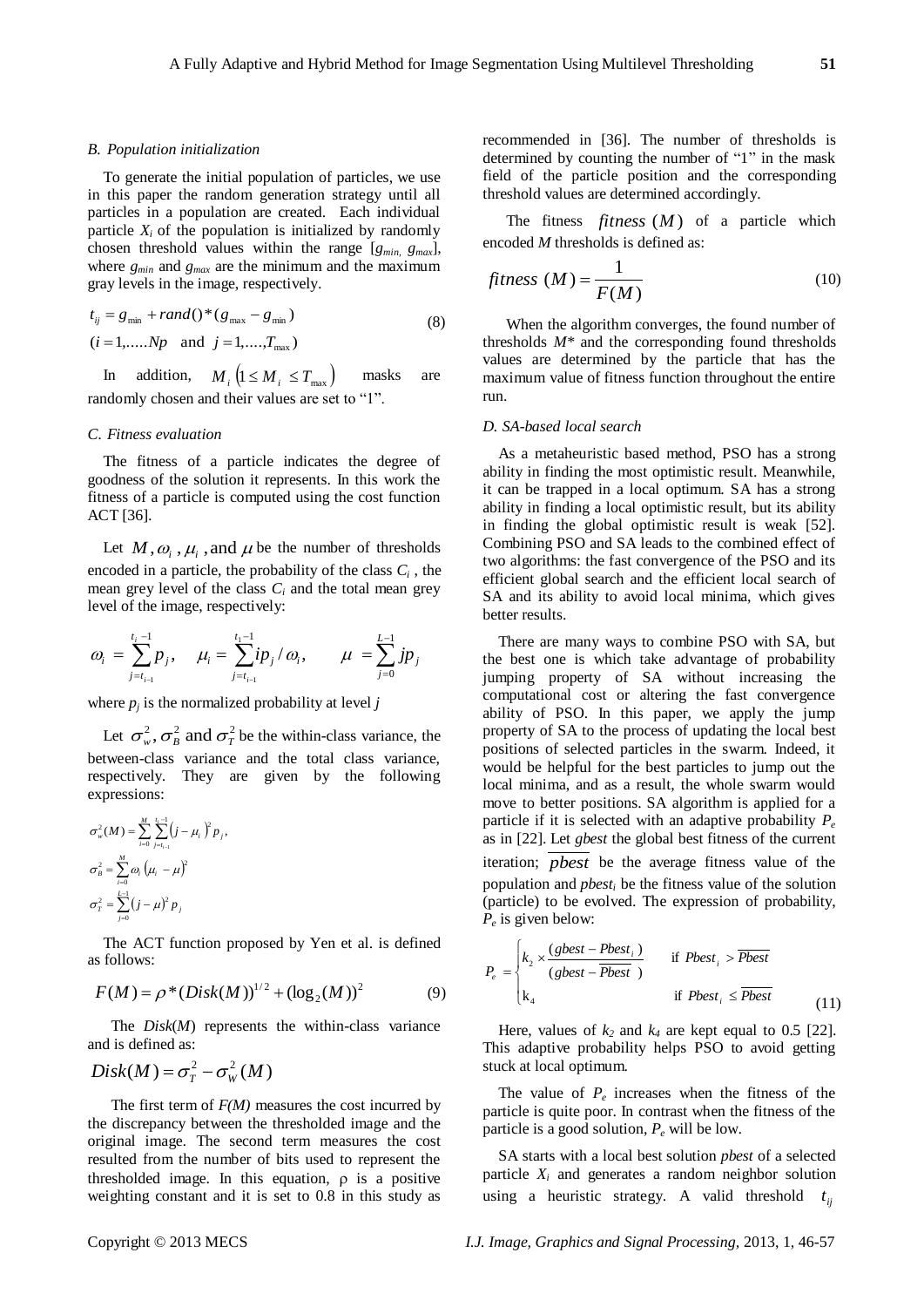$\gamma_{ij} = 1$  )in  $X_i$  is chosen to undergo a perturbation operation with probability equal to 0.2. The threshold value is then modified as follows:

where  $t_{ij}^{new} \in [g_{min}, g_{max}]$  $t_{ij}^{new} = t_{ij}^{old} + \delta * (g_{max} - g_{min})$  $\sum_{ij}^{new} \in$ *ij new*  $t_{ij}^{new} = t_{ij}^{old} + \delta * (g_{max} -$ (12)

where  $t_{ij}^{new}$  and  $t_{ij}^{old}$  represent the new and the old threshold value.  $\delta$  is a random number between [-1, 1]. Thus the solution encoded by the particle is reconfigured, although the number of thresholds belonging to it remains unaltered.

After the SA-based local search is completed, the *gbest* of the whole swarm should be updated if a solution with better quality is found during the local search.

#### IV. EXPERIMENTAL RESULTS

In order to assess the ability of the proposed algorithm to determine the number of thresholds and to achieve good quality image segmentation, synthetic and real images (Lena, Pepper, Baboon, Airplane, Hunter and Cameraman) have been used.

Figures 2 and 3 show these test images along with their histograms. All real images are of size (512 x 512) except the Pepper image which is of size (256 x 256).

Experiments have been carried out for several number of thresholds *M* ranging from 2 to 5. First experiments have been conducted to set the control parameters used in the AMT-PSOSA algorithm. Their values are gathered in Table 1.

The quality of the thresholded image has been evaluated using the uniformity measure defined by the following equation:



Figure 2. Synthetic image and its histogram.





Figure 3. Real test images and their histograms a)Lena; b) Pepper, c)Mandril, d) Airplane, e) Hunter, f) Cameraman

$$
U = 1 - 2*(M) \frac{\sum_{j=0}^{M} \sum_{i \in R_j} (g_i - \mu_j)^2}{N*(g_{\text{max}} - g_{\text{min}})^2}
$$
(13)

Where

- *M* is the number of thresholds,
- $R_j$  is the segmented region *j*,
- *gi* is the grey level of pixel *i*

 $\mu_j$  is the mean of grey levels of those pixels in segmented region *j*

*N* is the total number of pixels in the given image,

*gmax* is the maximal grey level of the pixels in the given image*,*

*gmin* is the minimum grey level of the pixels in the given image,

The domain of the uniformity measure is the range [0,1]. A higher value of uniformity means that the quality of the thresholded image is better.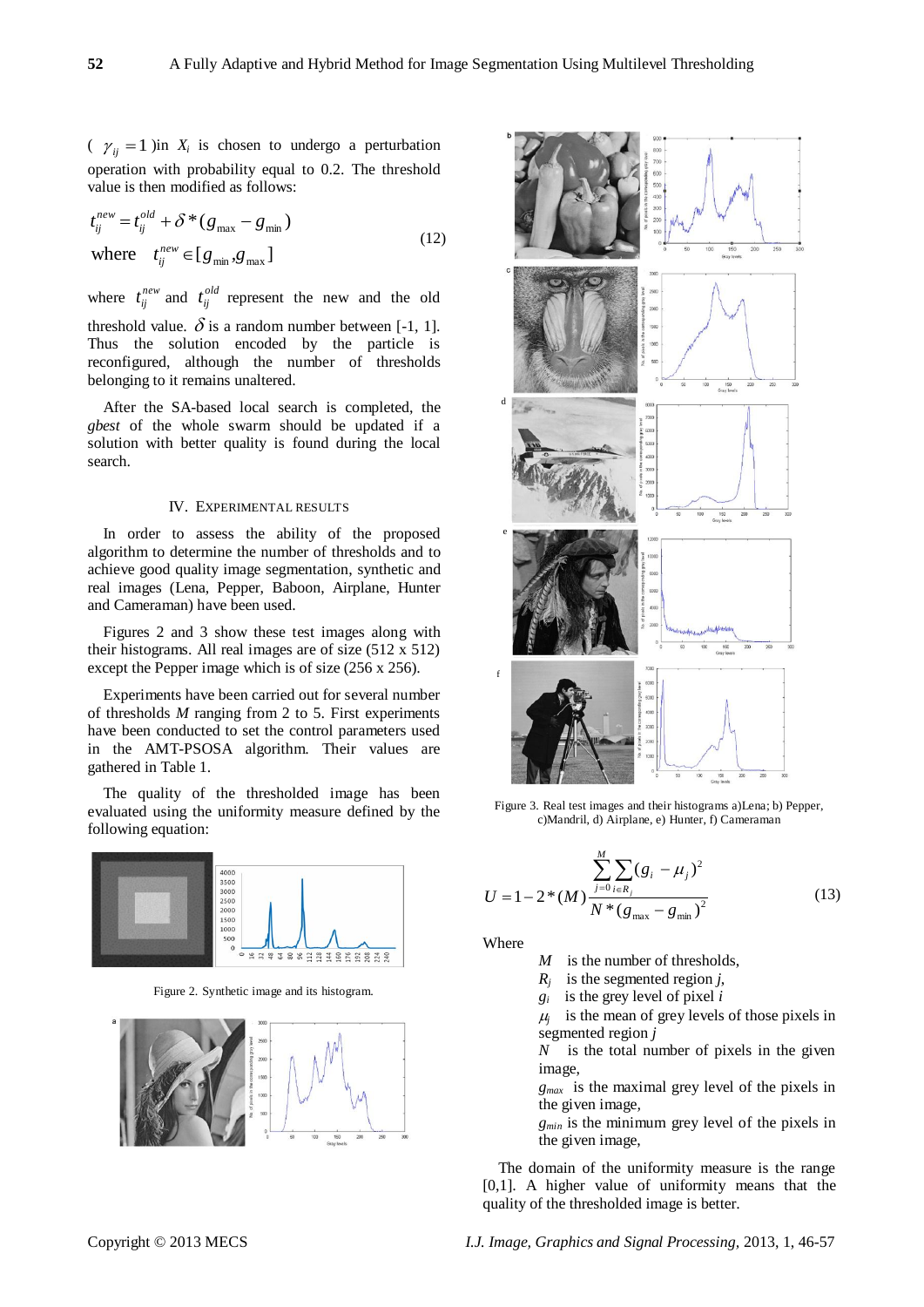TABLE 1. PARAMETER SETTINGS FOR AMT-PSOSA ALGORITHM

| <b>Parameters</b>                                             | <b>Values</b> |
|---------------------------------------------------------------|---------------|
| Population size $(Np)$                                        | 50            |
| Maximum Inertia weight $(w_{max})$                            | 0.9           |
| Minimum Inertia weight $(w_{min})$                            | 0.4           |
| Maximum velocity $(V_{max})$                                  | $+1.0$        |
| Minimum velocity $(V_{min})$                                  | $-1.0$        |
| Cognitive coefficient $(C1)$                                  | 1.429         |
| Cognitive coefficient $(C_2)$                                 | 1.429         |
| Maximum number of iterations ( <i>iter<sub>max</sub></i> )    | 1000          |
| // parameter values of SA algorithm                           |               |
| Initial temperature $(T_0)$                                   | 1000          |
| Final temperature $(T_f)$                                     |               |
| Annealing rate ( $\alpha$ )                                   | 0.99          |
| maximum number of iteration ( <i>iter</i> SA <sub>max</sub> ) | 100           |

TABLE 2. PARAMETER SETTINGS FOR THE GA AND DMTRPSO ALGORITHMS.

| Parameter set for the GA algorithm      | <b>Values</b>  |
|-----------------------------------------|----------------|
| Population size $(Np)$                  | 100            |
| Crossover probability $(P_c)$           | 0.9            |
| Mutation probability $(P_m)$            | 0 <sub>1</sub> |
| Maximum number of iterations            | 1000           |
| Parameter set for the DMTBPSO algorithm | <b>Values</b>  |
| Population size $(Np)$                  | 100            |
| $P_{ini}$                               | 0.5            |
| Inertia weight $(w)$                    | 0.72           |
| Maximum velocity $(V_{max})$            | 255            |
| Cognitive coefficient $(C1)$            | 2              |
| Cognitive coefficient $(C_2)$           | $\mathfrak{D}$ |
| Maximum number of iterations            | 1000           |

To further appreciate the performance of the proposed method, experimental results from the multilevel thresholding technique based on the recently developed automatic multilevel thresholding algorithm DMTBPSO [38] and on a classical PSO and GA algorithms have been examined and compared with the proposed method AMT-PSOSA. In order to make an objective comparison, the results through an exhaustive search method are also presented. GA-based method, PSObased method and the exhaustive search method use Otsu's criterion as objective function defined below:

$$
f_{Otsu}(M) = \sum_{k=0}^{M} \omega_k (\mu_k - \mu)^2
$$

In the following we will refer to them as ES-Otsu, GA-Otsu, PSO-Otsu and DMTBPSO. Parameter values of GA and DMTBPSO algorithms are presented in Table 2. We employ the best possible parameter settings recommended for DMTBPSO algorithm in [38]. PSO-Otsu is implemented using the same parameter values of AMT-PSOSA.

For GA-Otsu, PSO-Otsu and ES-Otsu, the number of thresholds must be given in advance. In order to compare them with the proposed AMT-PSOSA, we must reformulate them in such a way that the number of thresholds is extracted automatically. As in [7], GA-Otsu, PSO-Otsu and ES-Otsu are executed in this paper with varying gradually the number of thresholds. The optimal threshold number, which optimizes the cost function ATC defined, is recorded.

The main steps of this algorithm are given in algorithm 4 below [7].

Algorithm 4

- 1. *M*=1
- 2. Apply the ES-Otsu method or the GA-Otsu method or PSO-Otsu method using the number *M* of thresholds
- 3. Compute the value of the cost function *F*(*M*) by using the output optimal thresholds values
- 4. If *F*(*M*) is decreased, set *M=M+*1 and go to step 2 else *g*o to step 5
- 5. Output the threshold number *M\** and the optimal thresholds values obtained from the corresponding multilevel thresholding method.

Moreover, in order to investigate the effects of the hybridization of the PSO with SA, we have compared AMT-PSOSA with a classical PSO based multilevel thresholding method (AMT-PSO) which uses the same particle representation scheme and fitness function as the AMT-PSOSA.

Table 3 summarize the obtained results for the synthetic and real images using the proposed AMT-PSOSA algorithm and the other multilevel thresholding algorithms including the optimal number of thresholds, the corresponding best ATC function value and the uniformity measure related to the synthetic image and the six real test images. Also the computing time of each algorithm is given for each image. From this table, we can draw the following conclusions: The computational time of the exhaustive search method (ES-Otsu) is very expensive and increases sharply when the number of the thresholds increases. AMT-PSO and AMT-PSOSA algorithms provide the same threshold number than GA-Otsu, PSO-Otsu and ES-Otsu algorithms, for all test images. The results of AMT-PSO and AMT-PSOSA algorithms are better than those of DMTBPSO algorithm. AMT-PSOSA is better that AMT-PSO which means that performance is greatly improved by the SAlocal search procedure. In most cases, the performance of the proposed method, evaluated through the optimal threshold number  $M^*$ , the cost function  $F(M)$  and the uniformity measure *U*, are close to those of ES-Otsu. From computation time view point, the proposed method gives a reasonable CPU time, even though the SA-local search is added.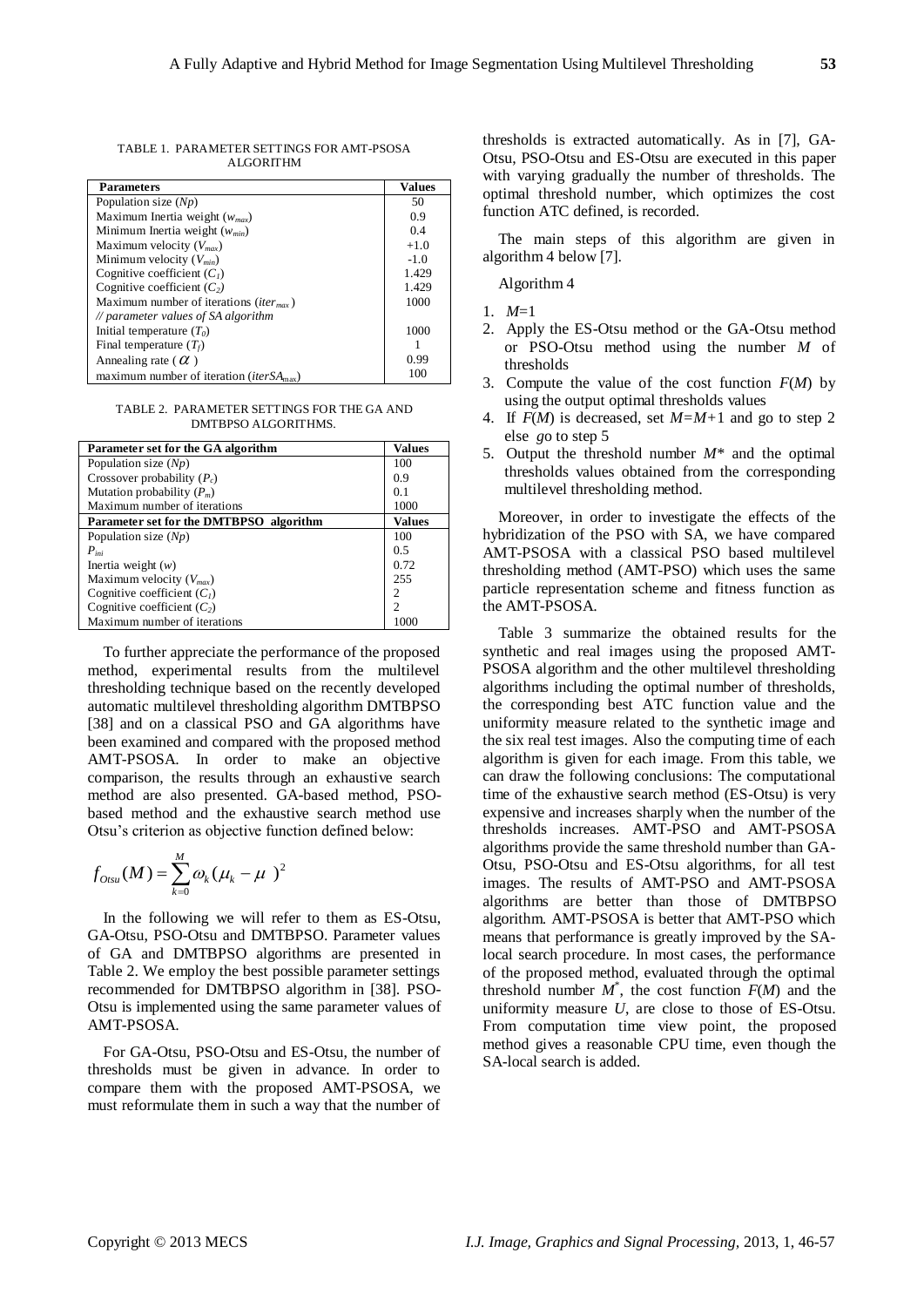| algorithm. The mean $\mu$ and standard deviation $\sigma$ are |  |  |  |  |
|---------------------------------------------------------------|--|--|--|--|
| defined as:                                                   |  |  |  |  |
|                                                               |  |  |  |  |
|                                                               |  |  |  |  |

As PSO is a stochastic optimization algorithm, the stability of the PSO-based strategies has also been assessed by gathering optimal number of thresholds and the corresponding objective function *F*(*M*) values over several runs. The variation of the results through different runs gives an indication of the stability of the used algorithm which is influenced by its search abilities. The more results are close to each other, the more stable is the

 $\sum (\sigma_i - \mu)^2$ 

where  $k$  is the number of runs for each stochastic algorithm ( $k = 50$ ),  $\sigma_i$  is the best objective value obtained by the *i*<sup>th</sup> run of the algorithm. Higher standard deviation

(14)

 $=$ 

 $\sum_{i=1}$ <sup>( $\sigma_i$ </sup>

values show that the algorithm is unstable.

 $=\frac{\sum_{i=1}^{i} \sigma_i}{\sigma}$ ,  $\sigma = \sqrt{\frac{1}{i} \sum_{i=1}^{k} (\sigma_i - \sigma_i)}$ 

 $k \longrightarrow k \longrightarrow k \sum_{i=1}^k$  $\frac{d^{\mathcal{O}_i}}{dt^{\mathcal{O}_i}}, \sigma = \sqrt{\frac{1}{t}\sum_{i=1}^{k}(\sigma_i - \mu)^2}$ 

 $\sum$ 

 $\mu$ 

σ

*k*  $\sum_{i=1}$ <sup> $\cup$ </sup>

| <b>Image</b>    | <b>Algorithms</b>  | $\mathbf{M}^*$ | <b>Thresholds values</b> | <b>ATC</b> function | <b>Uniformity</b> | <b>CPU</b> time |
|-----------------|--------------------|----------------|--------------------------|---------------------|-------------------|-----------------|
| Synthetic image | ES-Otsu            | 3              | 74-126-176               | 6.353374            | 0.997436          | 9.897           |
|                 | GA-Otsu            | $\overline{3}$ | 74-126-176               | 6.353374            | 0.997436          | 0.987           |
|                 | PSO-Otsu           | 3              | 74-126-176               | 6.353374            | 0.997436          | 0.645           |
|                 | <b>DMTBPSO</b>     | $\overline{3}$ | 81-125-171               | 6.513393            | 0.997218          | 1.092           |
|                 | AMT-PSO            | $\overline{3}$ | 74-126-176               | 6.353374            | 0.997436          | 0.065           |
|                 | AMT-PSOSA          | $\overline{3}$ | 74-126-176               | 6.353374            | 0.997436          | 0.480           |
|                 |                    | $\overline{4}$ | 75-114-145-180           | 9.948331            | 0.991877          | 5571.872        |
| Lena            | ES-Otsu<br>GA-Otsu | $\overline{4}$ | 74-112-145-180           | 9.948545            | 0.987776          | 0.987           |
|                 |                    |                |                          |                     |                   |                 |
|                 | PSO-Otsu           | $\overline{4}$ | 74-114-145-180           | 9.948331            | 0.991877          | 0.468           |
|                 | <b>DMTBPSO</b>     | $\overline{4}$ | 78-117-150-187           | 10.04973            | 0.991598          | 0.428           |
|                 | AMT-PSO            | $\overline{4}$ | 73-113-146-185           | 9.950145            | 0.991750          | 0.062           |
|                 | AMT-PSOSA          | $\overline{4}$ | 75-114-145-180           | 9.948331            | 0.991877          | 0.420           |
| Pepper          | ES-Otsu            | $\overline{4}$ | 49-88-129-172            | 10.742761           | 0.992231          | 879.786         |
|                 | GA-Otsu            | $\overline{4}$ | 49-87-129-171            | 10.744781           | 0.987543          | 1.045           |
|                 | PSO-Otsu           | $\overline{4}$ | 50-88-130-172            | 10.744231           | 0.991976          | 0.749           |
|                 | <b>DMTBPSO</b>     | $\overline{4}$ | 52-102-137-168           | 11.203033           | 0.991064          | 0.953           |
|                 | AMT-PSO            | $\overline{4}$ | 49-89-128-171            | 10.746420           | 0.992161          | 0.094           |
|                 | AMT-PSOSA          | $\overline{4}$ | 50-89-129-172            | 10.743711           | 0.992168          | 0.303           |
| Mandril         | ES-Otsu            | 3              | 86-124-159               | 9.599374            | 0.991805          | 108.795         |
|                 | GA-Otsu            | $\overline{3}$ | 85-123-158               | 9.600745            | 0.986334          | 1.023           |
|                 | PSO-Otsu           | $\overline{3}$ | 85-124-158               | 9.599423            | 0.990754          | 0.733           |
|                 | <b>DMTBPSO</b>     | $\overline{3}$ | 76-116-155               | 9.695672            | 0.991581          | 0.777           |
|                 | AMT-PSO            | 3              | 84-125-161               | 9.628662            | 0.990648          | 0.047           |
|                 | AMT-PSOSA          | 3              | 86-124-159               | 9.599374            | 0.991805          | 0.688           |
| Jetplane        | ES-Otsu            | $\overline{3}$ | 89-141-188               | 9.367949            | 0.991605          | 69.218          |
|                 | GA-Otsu            | $\overline{3}$ | 88-140-188               | 9.377912            | 0.988023          | 0.987           |
|                 | PSO-Otsu           | $\overline{3}$ | 89-141-188               | 9.367949            | 0.991605          | 0.577           |
|                 | <b>DMTBPSO</b>     | $\overline{3}$ | 82-143-176               | 9.821992            | 0.990456          | 0.675           |
|                 | AMT-PSO            | $\overline{3}$ | 90-139-186               | 9.377236            | 0.991582          | 0.047           |
|                 | AMT-PSOSA          | $\overline{3}$ | 89-141-188               | 9.367949            | 0.991605          | 0.285           |
| Hunter          | ES-Otsu            | 3              | 71-114-155               | 9.951925            | 0.989024          | 54.102          |
|                 | GA-Otsu            | $\overline{3}$ | 71-114-155               | 9.951925            | 0.989024          | 0.923           |
|                 | PSO-Otsu           | $\overline{3}$ | 71-114-155               | 9.951925            | 0.989024          | 0.686           |
|                 | <b>DMTBPSO</b>     | $\overline{4}$ | 71-114-149-182           | 10.16450            | 0.989953          | 0.767           |
|                 | AMT-PSO            | $\overline{3}$ | 71-113-155               | 9.954443            | 0.989017          | 0.047           |
|                 | AMT-PSOSA          | $\overline{3}$ | 71-114-155               | 9.951925            | 0.989024          | 0.520           |
| Cameraman       | ES-Otsu            | $\overline{3}$ | 57-116-154               | 10.105743           | 0.992610          | 113.106         |
|                 | GA-Otsu            | $\overline{3}$ | 59-119-156               | 10.106754           | 0.987334          | 1.023           |
|                 | PSO-Otsu           | $\overline{3}$ | 57-116-154-              | 10.105343           | 0.992610          | 0.702           |
|                 | <b>DMTBPSO</b>     | $\overline{4}$ | 60-110-150-167           | 10.633063           | 0.992482          | 0.876           |
|                 | AMT-PSO            | $\overline{3}$ | 55-114-153               | 10.106912           | 0.992608          | 0.063           |
|                 | AMT-PSOSA          | 3              | 57-116-154               | 10.105743           | 0.992610          | 0.490           |

TABLE 3. COMPARISON OF PERFORMANCES FOR SYNTHETIC AND REAL TEST IMAGE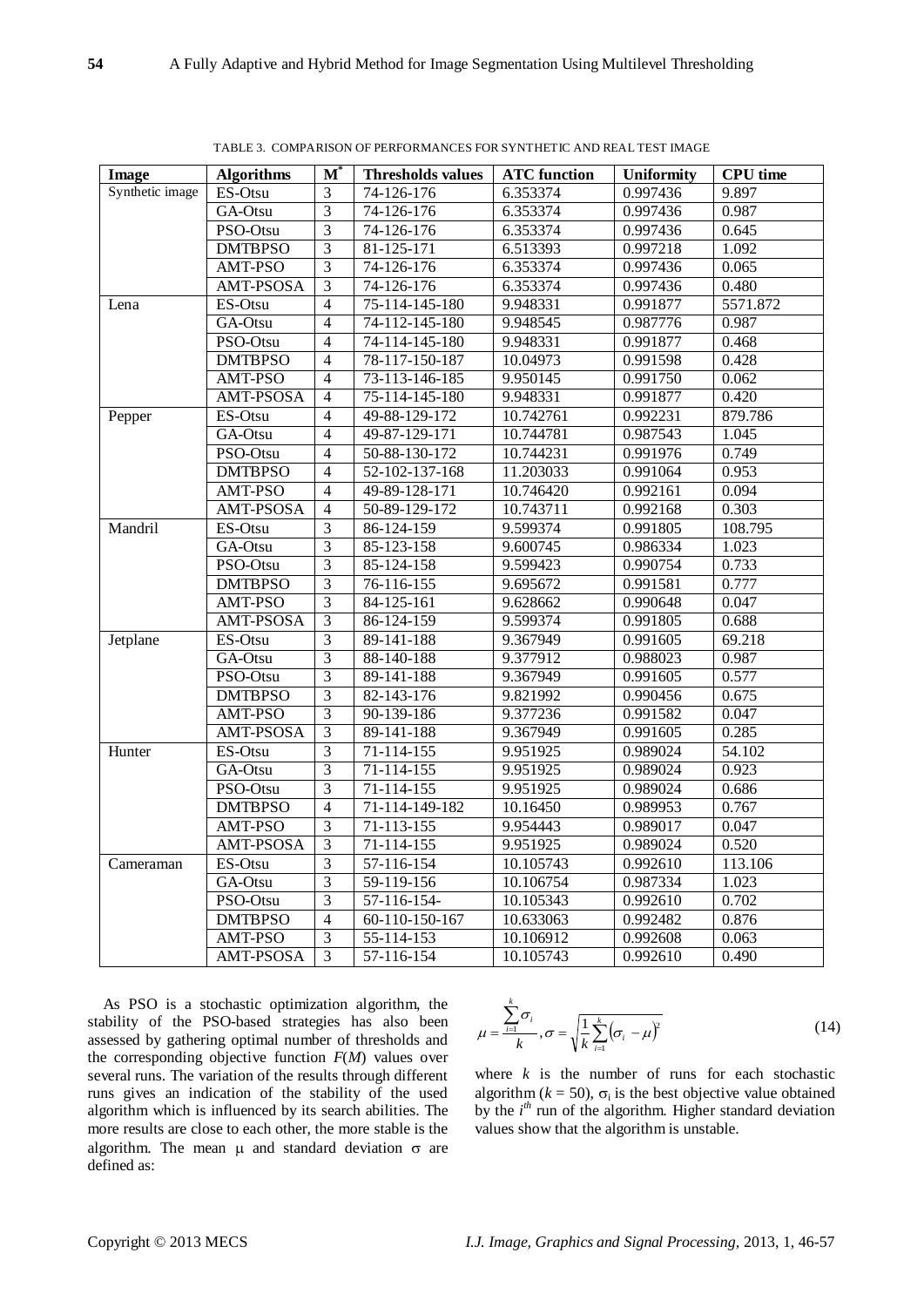| <b>Images</b> | <b>Algorithms</b> | $\mathbf{M}^*$ |           | <b>ATC</b> function |            | <b>Uniformity</b> |            |  |
|---------------|-------------------|----------------|-----------|---------------------|------------|-------------------|------------|--|
|               |                   | mean           | deviation | mean                | deviation  | mean              | deviation  |  |
| Lena          | <b>DMTBPSO</b>    | 4.15           | 0.589     | 11.01742            | 4.7964e-01 | 0.98969           | 1.2961e-03 |  |
|               | AMT-PSO           | 3.75           | 0.046     | 10.13291            | 7.4081e-02 | 0.99103           | 6.9339e-04 |  |
|               | AMT-PSOSA         | 4              | $\theta$  | 9.95813             | 9.1729e-03 | 0.99185           | 1.5489e-05 |  |
| Pepper        | <b>DMTBPSO</b>    | 5.25           | 0.433     | 12.24612            | 3.5860e-01 | 0.99039           | 1.2767e-03 |  |
|               | AMT-PSO           | 3.5            | 0.049     | 11.01522            | 1.1722e-03 | 0.99101           | 6.2871e-04 |  |
|               | AMT-PSOSA         | 4              | $\Omega$  | 10.75325            | 1.0666e-03 | 0.99217           | 2.4848e-05 |  |
| Mandril       | <b>DMTBPSO</b>    | 4.06           | 0.661     | 10.82737            | 4.7496e-01 | 0.99084           | 1.1987e-03 |  |
|               | AMT-PSO           | 3.1            | 0.030     | 9.63651             | 3.0049e-05 | 0.99168           | 4.2643e-04 |  |
|               | AMT-PSOSA         | 3              | $\Omega$  | 9.60531             | 2.3790e-05 | 0.99179           | 1.0138e-05 |  |
| Jetplane      | <b>DMTBPSO</b>    | 4.05           | 0.668     | 10.27023            | 4.5917e-01 | 0.99087           | 1.0525e-03 |  |
|               | AMT-PSO           | 2.95           | 0.022     | 9.44559             | 4.9994e-03 | 0.99141           | 1.1638e-04 |  |
|               | AMT-PSOSA         | 3              | $\Omega$  | 9.37127             | 3.0340e-03 | 0.99159           | 7.4358e-06 |  |
| Hunter        | <b>DMTBPSO</b>    | 4.15           | 0.572     | 10.88537            | 4.6357e-01 | 0.98791           | 1.6340e-03 |  |
|               | AMT-PSO           | 3              | $\theta$  | 10.06812            | 3.0755e-04 | 0.98871           | 1.8056e-04 |  |
|               | <b>AMT-PSOSA</b>  | 3              | $\Omega$  | 9.95374             | 2.2595e-04 | 0.98902           | 6.6696e-06 |  |
| Cameraman     | <b>DMTBPSO</b>    | 4.9            | 0.72      | 11.44428            | 3.9183e-01 | 0.99206           | 1.1916e-03 |  |
|               | AMT-PSO           | 2.9            | 0.061     | 10.19008            | 4.1678e-03 | 0.99265           | 2.9348e-04 |  |
|               | AMT-PSOSA         | 3              | $\theta$  | 10.10832            | 4.1132e-03 | 0.99269           | 8.0141e-06 |  |

TABLE 4. MEAN AND THE STANDARD DEVIATION VALUES OF THE NUMBER OF THRESHOLDS, THE CORRESPONDING OBJECTIVE VALUES AND THE UNIFORMITY MEASURE THROUGH 50 RUNS OBTAINED BY DIFFERENT OPTIMIZATION ALGORITHMS

The mean and the standard deviation values of the number of thresholds, the corresponding objective values and the uniformity measure through 50 runs for DMBTPSO, AMT-PSO and AMT-PSOSA algorithms has been recorded in Table 4 for the six real test images.

As shown on the Table 4, the proposed algorithm achieves mean values that are closest to optimal ones compared to any of the other strategies. Furthermore, the achieved standard deviation values indicate the superiority of AMT-PSOSA over the other algorithms in terms of stability.

# V. CONCLUSION

In this paper, we have proposed a new automatic multilevel thresholding algorithm based on the hybridization of the Particle Swarm Optimization with the Simulated Annealing. The new developed hybrid technique makes full use of the exploration ability of PSO and the exploitation ability of SA and offsets the weaknesses of each. AMT-PSOSA uses both real and discrete values for the particle representation in order to determine the appropriate number of thresholds as well as the optimal threshold values using the ATC function. Experimental results over synthetic and real test images show the efficiency of AMT-PSOSA over exhaustive search method, GA based method, PSO based method and the recently proposed DMTBPSO algorithm.

# ACKNOWLEDGMENT

The authors would like to thank the anonymous reviewers for their helpful comments.

#### **REFERENCES**

- [1] Sezgin, M., & Sankur, B.. ‗Survey over image thresholding techniques and quantitative performance'. Journal of Electronic Imaging, (2004) 13 146 – 165.
- [2] Kittler, J., & Illingworth, J. Minimum error thresholding. *Pattern Recognition,* (1986) **19**, 41–47.
- [3] Wang, S., Chung, F. L., & Xiong, F. A novel image thresholding method based on Parzen window estimate. *Pattern Recognition*,. (2008) **41**, 117–129
- [4] Otsu, N. A threshold selection method from gray level histograms. *IEEE Transactions on Systems, Man and Cybernetics* SMC-**9**,. (1979) 62–66
- [5] Kapur, J. N., Sahoo, P. K., & Wong, A. K. C. A new method for gray-level picture thresholding using the entropy of the histogram. *Computer Vision Graphics Image Processing*(1985),**29,** 273–28
- [6] Yen, P-Y., A fast scheme for multilevel thresholding using genetic algorithms. *Signal Processing*. (1999) **72** 85-95.
- [7] Hammouche, K., Diaf, M., & Siarry, P., A multilevel automatic thresholding method based on a genetic algorithm for a fast image segmentation. *Computer Vision Image Understanding*. (2008) **109** (2) 163– 175.
- [8] Wu, B.-F., Chen, Y.-L., & Chiu, C.-C., Recursive algorithms for image segmentation based on a discriminant criterion*, International. Journal. Signal Processing* (2004) **1** 55–60.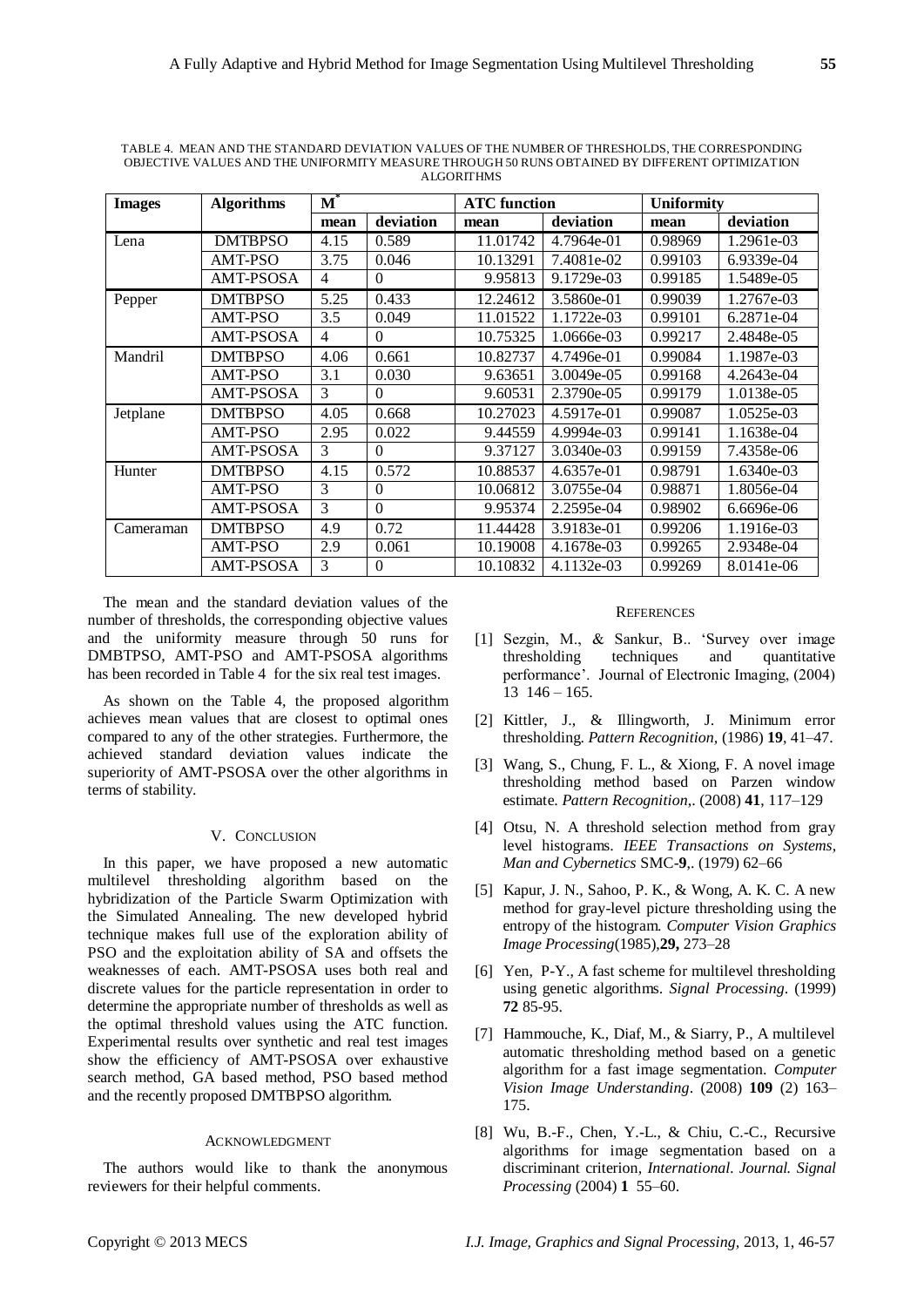- [9] Huang, D.-Y., & Wang, C.-H. Optimal multi-level thresholding using a two-stage Otsu optimization approach. *Pattern Recognition Letters*, (2009) 3**0 (**3), 275-284.
- $[10]$  Wang, N., Li, X., & Chen, X. H. Fast threedimensional Otsu thresholding with shuffled frogleaping algorithm. *Pattern Recognition Lett*ers. (2010) **31 (**13), 1809–1815
- [11] Li, C. H., & Tam, P. K. S. An iterative algorithm for minimum cross entropy thresholding. *Pattern Recognition Letters*, (1998) **19** (8), 771-776
- [12] Chung, K.-L., & Tsai, C.-L. Fast incremental algorithm for speeding up the computation of binarization. *Applied Mathematics and Computation*, (2009) **212** *(*2), 396-408.
- [13] Yin, P. I Multilevel minimum cross entropy threshold selection based on particle swarm optimization'. *Applied Mathematics and Computation*. (2007) **184 (**2), 503–513.
- [14] Shelokar, P.S., Jayaraman, V.K, & Kulkarni, B.D. An Ant Colony approach for Clustering. Anal. Chim. Acta 59, (2004) pp 187–195
- [15] Goldberg, D.E., Genetic Algorithms in Search, Optimization, and Machine Learning..Addison-Wesley, Reading, MA. (1989)
- [16] Kennedy, J & Eberhart, R. C. Particle swarm optimization. In *Proc.IEEE Int. Conf. Neural Netw*, Perth, Australia,. (1995) **4**, 1948–1972
- [17] Storn, R., & Price, K. Differential Evolution a simple and efficient heuristic for global optimization over continuous spaces. Technical Report TR-95- 012.,ICSI. (1995)
- [18] Kirkpatrick, S., Gelatt, C.D., & Vecchi, M.P. Optimization by simulated annealing. Science .220 4598, (1983) 71–680.
- [19] Karaboga, D. An idea based on honey bee swarm for numerical optimization, Technical Report TR06, Erciyes University, Engineering Faculty, Computer Engineering Department. (2005)
- [20] Passino, K.M., Biomimicry of bacterial foraging for distributed optimization and control. *IEEE Transactions on Control Systems Magazine* (2002) **22** (3), 52–67.
- [21] Lai, C.-C., and Tseng, D.C A hybrid approach using Gaussian smoothing and genetic algorithm for multilevel thresholding. *International Journal of Hybrid Intelligent Systems*. ., (2004) **13**, 143–152.
- [22] Srinivas, M., & Patnaik, L.M. Adaptive probabilities of crossover and mutation in genetic algorithms, *IEEE Transactions on Systems, Man and Cybernetics* (1994) **24** (4).
- [23] Cao,L.,Bao,P.,Shi,Z.,. The strongest schema learning GA and its application to multilevel thresholding

Image and Vision Computing 146 (9–10), (2008) 387–390.

- [24] Cuevas, E., Zaldivar, D. & Pérez-Cisneros, M. A novel multi-threshold segmentation approach based on differential evolution optimization. *Expert Systems with Applications* (2010) 37, 5265-5271.
- [25] Rahnamayan, S., Tizhoosh, H.R., & Salama, M.M.A. Image thresholding using differential evolution. In: Proceedings of International Conference on Image Processing, Computer Vision and Pattern Recognition, Las Vegas, USA, (2006) 244–249.
- [26] Sarkar, S, Gyana RanjanPatra, & Das, S. A Differential Evolution Based Approach for Multilevel Image Segmentation Using Minimum Cross Entropy Thresholding. SEMCCO (2011) 1. 51- 58.
- [27] Du, F., Shi, W. K., Chen, L. Z., Deng, Y., & Zhu, Z. Infrared image segmentation with 2-D maximum entropy method based on particle swarm optimization PSO'. Pattern Recognition Letters, (2005) **265**, 597–603.
- [28] Madhubanti, M., & Amitava, A. A hybrid cooperative-comprehensive learning based PSO algorithm for image segmentation using multilevel thresholding. *Expert Systems with Application,* (2008) **34**, 1341–1350.
- [29] Ye, Z. W., Chen, H. W., Li, W., & Zhang, J. P.. Automatic threshold selection based on particle swarm optimization algorithm. In Proceedings of international conference on intelligent computation technology and automation. 2008. 36– 39
- [30] Zhang, R. & Liu, J. Underwater image segmentation with maximum entropy based on Particle Swarm Optimization PSO. In Proceedings of the first international multi symposiums on computer and computational Sciences IMSCCS'06, (2006). 360– 363.
- [31] Horng, M.-H. Multilevel thresholding selection based on the artificial bee colony algorithm for image segmentation. *Expert Systems with Applications*. (2011) **38**, 13785-13791.
- [32] Zhang, Y., & Wu, L. Optimal Multi-Level Thresholding Based on Maximum Tsallis Entropy via an Artificial Bee Colony Approach. *Entropy,* (2011) **134**, 841-859
- [33] Sathya, P. D., & Kayalvizhi, R. Modified bacterial foraging algorithm based multilevel thresholding for image segmentation. *Engineering Applications of Artificial Intelligence*, *In Press* SEAINPC. (2011) 65–69.
- [34] Hammouche, K., Diaf, M., & Siarry, P. A comparative study of various metaheuristic techniques applied to multilevel thresholding problem. *Engineering Applications of Artificial Intelligence*, (2010) **23**, 667–688.